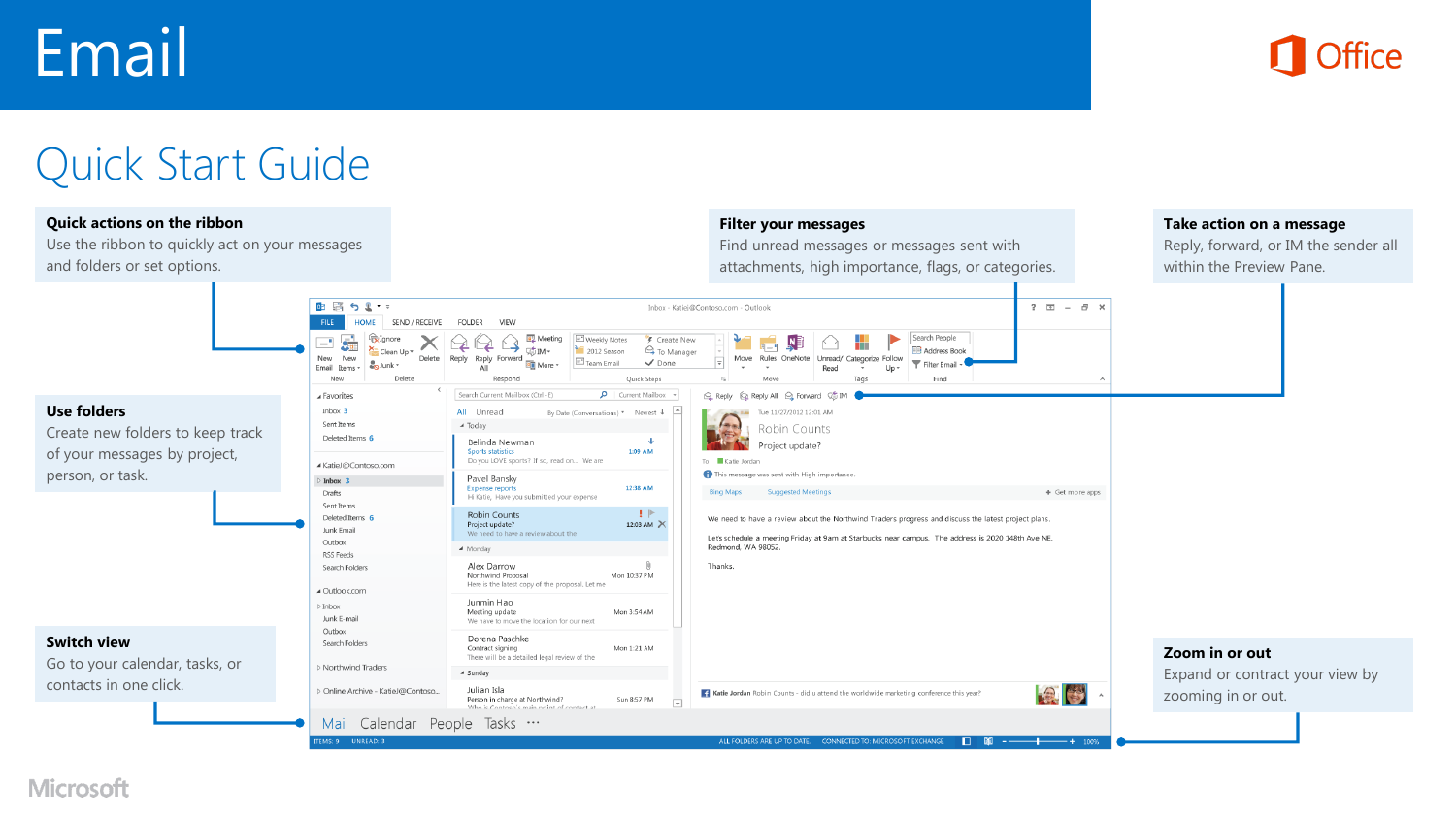### Create a new message

Use the ribbon options to choose the type of email you want to send.

- 1. Open your Outlook email and on the **Home** tab, click **New Email**. Or, if you want to add stationary or change text formatting, click **New Items**, click **E-mail Message Using**, and then select your option.
- 2. In the message, add recipients, a subject, and type the body of the message.
- 3. Click **Send**.

### Set importance and reminders

You can let recipients know if your message has a higher or lower priority than usual and alert your recipients to follow up by a certain date and time by setting a flag. By default, messages are sent with normal priority. By adding a flag, your recipients can be asked to respond by a certain date, or you can remind yourself to take action by a certain date and time.

- To set importance, in the email message, under **Tags**, choose **High Importance** or **Low Importance**, and then send the message.
- To set a follow up date and time or a reminder, click **Follow Up**, and then set **Flag for me** or **Flag for Recipients**, and set the reminder date and time.





### Create and include a signature

You can create one or more signature and then choose the one you want to use when you send the message.

#### **To create one or more signatures**

1. From your Inbox, click **File** > **Options** > **Mail** > **Signatures**. You can create a new signature or change the ones you already created.

#### **To sign a message**

- 1. In your email message, on the ribbon, under **Include**, click **Signature**.
- 2. Choose the signature you want to use, or choose **Signatures** to create a new one.

### Attach a file, item, or hyperlink

Outlook can send several types of files with your message including a business card or a Calendar invitation. In addition, you can include a link, so people can navigate to a location.

#### **To attach a file or another type of item**

- 1. In the email message, under **Include**, click **Attach File**, and use File Explorer to browse for and select the file.
- 2. To attach another type of item, choose **Attach Item**, and choose the item to include.

### **To add a hyperlink**

- 1. On the ribbon, click the **Insert** tab.
- 2. Under **Links**, click **Hyperlink**.
- 3. Enter the URL for the link and click **OK**.